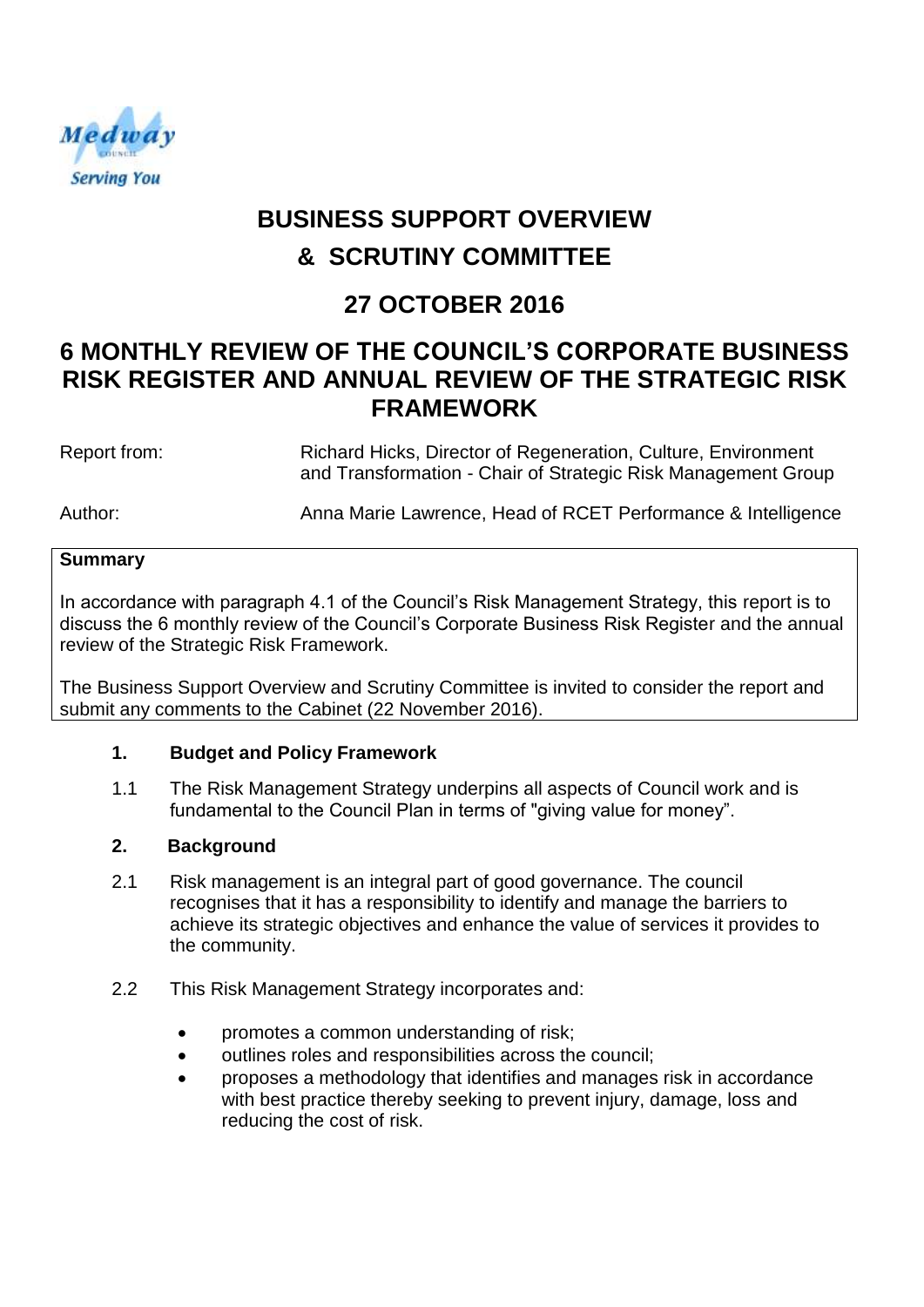- 2.3 The strategy is reviewed annually to ensure that it remains up-to-date and continues to reflect the council's approach to risk management.
- 2.4 The Corporate Risk Register, which accompanies the strategy, ensures that all relevant key risks are recorded and this is reviewed and managed every 6 months by both management and Members.
- 2.5 **The Corporate Risk Register** was last reviewed by the Strategic Risk Management Group on 8 January 2016, Extended Management Team (EMT) on 27 January 2016, Business Support Overview and Scrutiny Committee on 14 April 2016 and Cabinet on 10 May 2016.
- 2.6 At that time the Cabinet agreed the following proposed amendments to the Council's Risk Register from Corporate Management Team:
	- a) The narrative for Risk SR30b (Finances) has been amended
	- b) SR17 Regeneration the new homes and population figures have been amended and an additional mitigating action of the Local Plan has been added.
	- c) Briefing notes on risk SR25.01 and SR26.06 have also been completed.
- 2.7 Extended Management Team (EMT) reviewed these amendments and additional proposals and changes to the Risk Register in Appendix A and B.
- 2.8 This included an additional risk of Welfare reform the risk is the responsibility of the Head of Finance.
- 2.9 **The Strategic Risk Framework** was last reviewed by the Strategic Risk Management Group on 7 July 2015, Extended Management Team (EMT) on 22 July 2015, Business Support Overview and Scrutiny Committee on 8 October 2015 and Cabinet on 27 October 2015.

#### **3. Advice and analysis Corporate Risk Registers**

3.1 Risk owners have reviewed their risks and updated them taking account of the amendments made on 10 May 2016. Strategic Risk Management Group reviewed these amendments on 22 July 2016 and Corporate Management Team 10 August 2016. July 2016 amendments to the Risk Register are detailed in Appendix A and B and are for consideration (additions/amendments are highlighted GREY).

#### **4. Advise and analysis – Risk Management Strategy**

4.1 The Risk Management Strategy has completed its annual review. The following amendments have been made and were agreed by the Strategic Risk Management Group on 22 July 2016 and Corporate Management Team on 10 August 2016: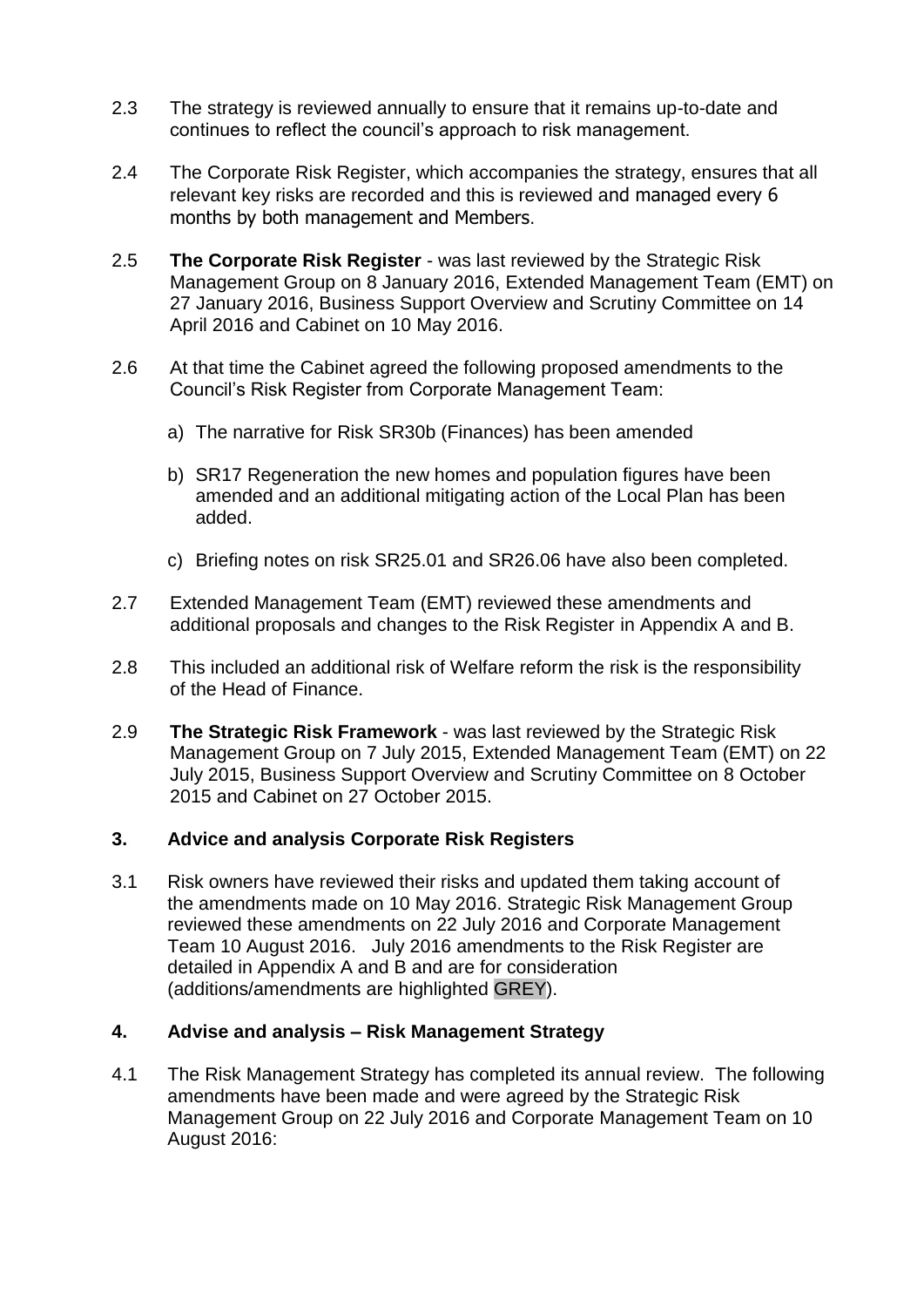- The document has been formatted i.e. front cover, contents page
- Minor amendments have been made to the wording
- Pictures have been updated to aid understanding
- At the request of the Portfolio Holder the risk matrix has been developed with descriptions for likelihood and impact
- Appendix D has been added to aid understanding of how risk is incorporated into the Councils governance arrangements

## **5. Advice and analysis – Risk Management Audit**

- 5.1 The operational risk management audit for 2014/15 was published on 1 June 2015. The conclusion of the audit was that the council was broadly compliant with the agreed strategic framework and therefore is **sufficient**.
- 5.2 There was one material recommendation for EMT to consider:
- 5.3 A) Service managers should be reminded of the importance of identifying risks to service objectives, and mitigating actions, during the service planning process, and that these should be recorded in the service plan.
- 5.4 B) Risks identified in service / divisional plans should be monitored, and updated if necessary, as part of the AD quarterly reporting process.

#### **6. Consultation**

6.1 Risk owners have been consulted on the proposed amendments to the risk register. Strategic Risk Management Group on 22 July 2016 and Corporate Management Team on 10 August 2016 reviewed the amendments and revised framework. Members will be consulted on the Corporate Risk Register via Business Support Overview and Scrutiny on 22 October 2016 and Cabinet on 22 November 2016.

#### **7. Financial, legal and risk implications**

- 7.1 This report brings forward the annual review of the Strategic Risk Framework and six monthly review of the Council's risk register, which is integral to the Council's approach to risk management.
- 7.2 There are no direct financial or legal implications arising from this report although clearly the inability to control or mitigate risks could have a financial or legal impact.

#### **8. Recommendations**

- 8.1 The Committee is asked to consider the report and submit any comments to Cabinet on 22 November on the following:
	- a) Officers' recommendations on amendments to the Council's Risk Register as detailed in Appendices A and B to this report.